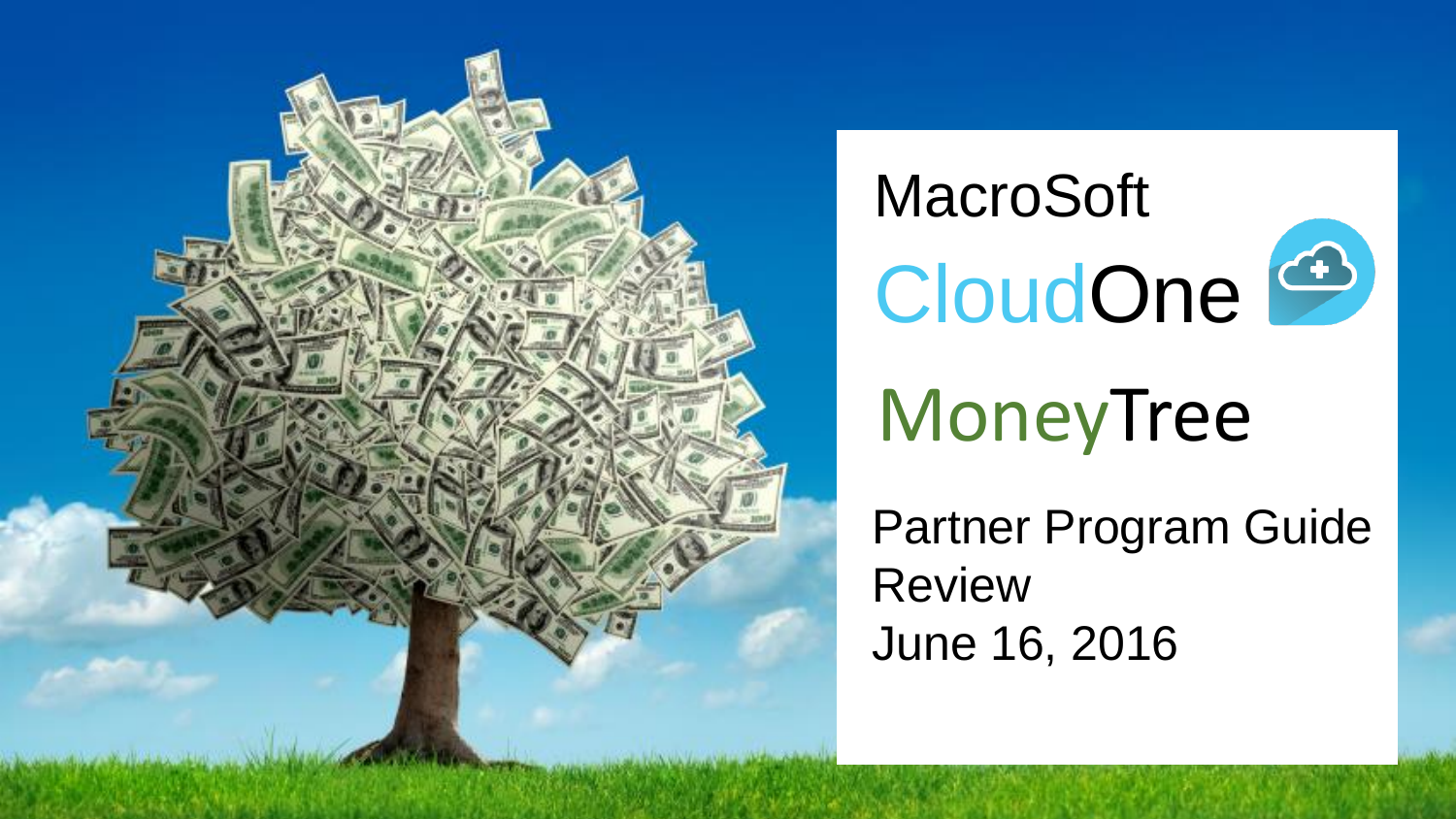## Today's agenda

- Partner program overview
- Measures of success
- Investment

Goal of today Agreement on approach and approval of cost allocation and KPIs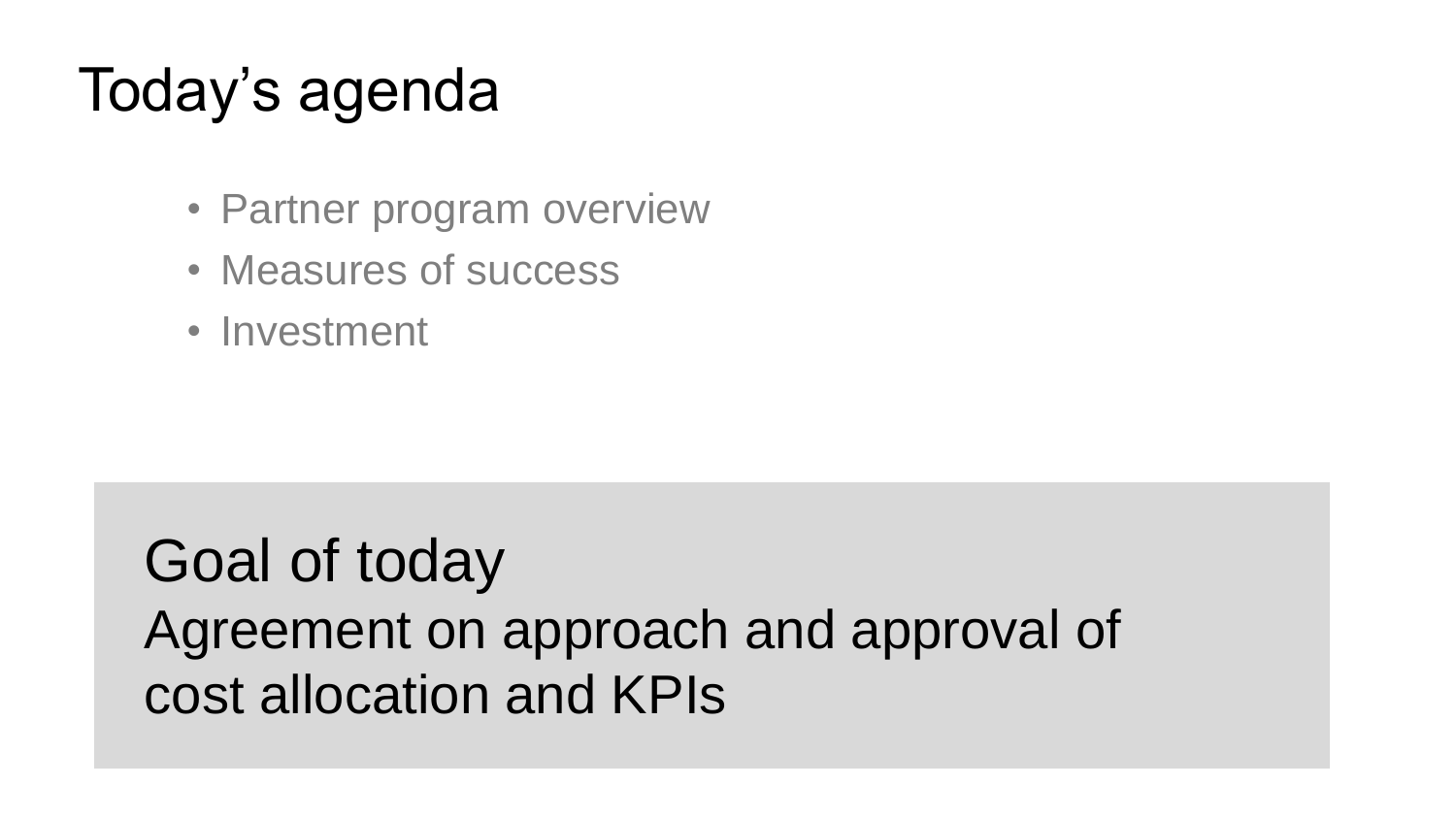# **The Goal of MoneyTree (year 1):** 50 Active Partners

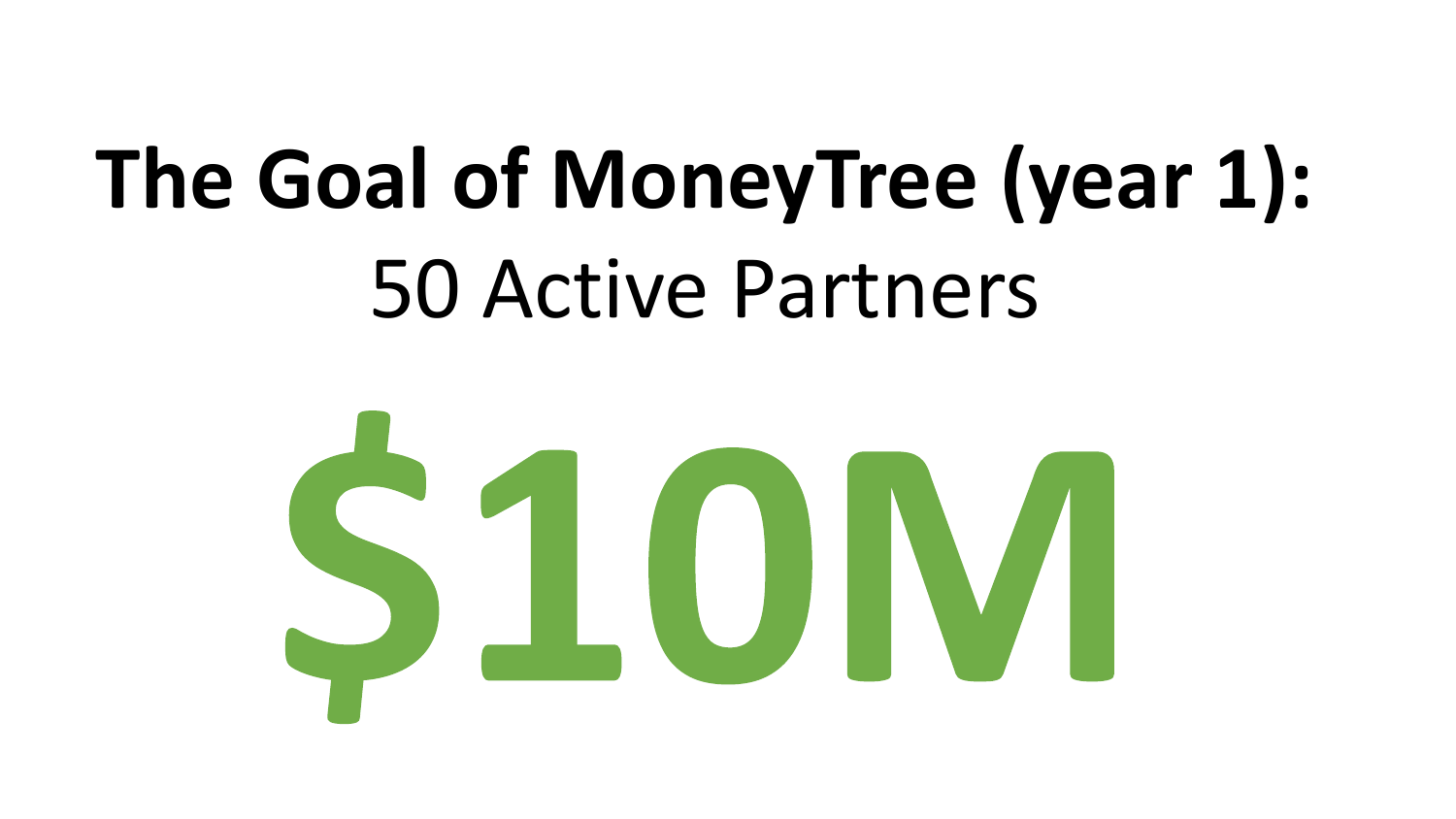#### Program Overview

| <b>Benefit</b>                             | <b>Member</b>  | <b>Premier</b>  | <b>Elite</b>       |  |
|--------------------------------------------|----------------|-----------------|--------------------|--|
| <b>Partner Account Manager</b>             | <b>Inside</b>  | Inside or Field | <b>Field Based</b> |  |
| <b>Assigned Marketing Manager</b>          | Limited        | Shared          | <b>Yes</b>         |  |
| <b>Sales Engineer Support</b>              | Limited        | Shared          | Yes (batphone)     |  |
| <b>Partner Portal</b>                      | <b>Yes</b>     | <b>Yes</b>      | <b>Yes</b>         |  |
| <b>Partner/User Conference Invitation</b>  | <b>Yes</b>     | 2 ticket FOC    | 5 tickets FOC      |  |
| <b>Executive Sponsorship</b>               | Limited        | Available       | Available          |  |
| <b>Partner Advisory Council - Eligible</b> | Available      | Available       | Available          |  |
| <b>NFR</b>                                 | <b>FOC</b>     | <b>FOC</b>      | <b>FOC</b>         |  |
| <b>MDF</b>                                 | Proposal based | Proposal based  | Proposal based     |  |

| <b>Requirements</b>                        | <b>Member</b> | <b>Premier</b>  | <b>Elite</b>    |
|--------------------------------------------|---------------|-----------------|-----------------|
| <b>Revenue (per year)</b>                  | <b>NA</b>     | 100K            | 250K            |
| Sales & technical certification (per year) | <b>NA</b>     | 1 Sales, 1 Tech | 1 Sales, 1 Tech |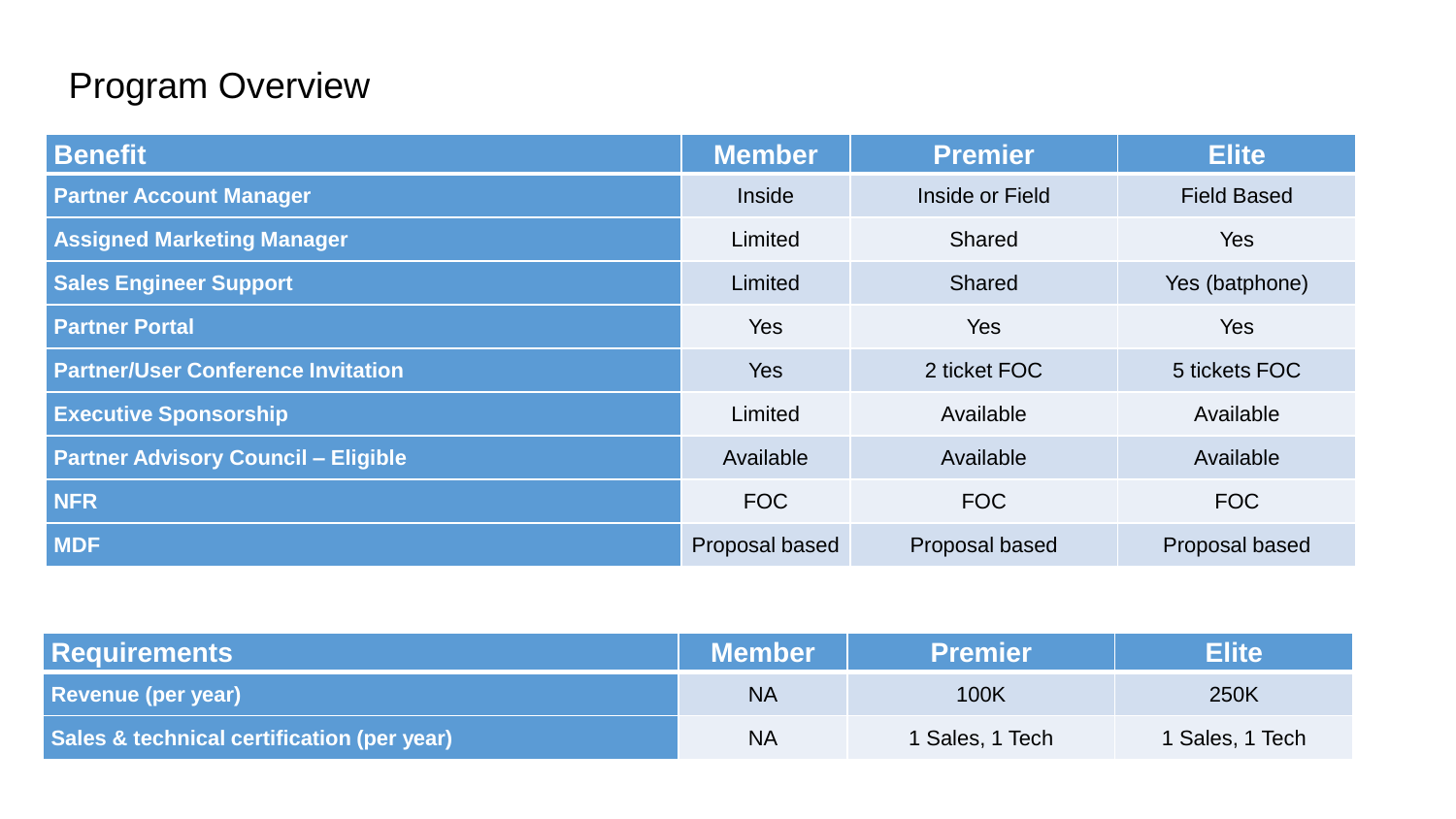#### Program Road Map

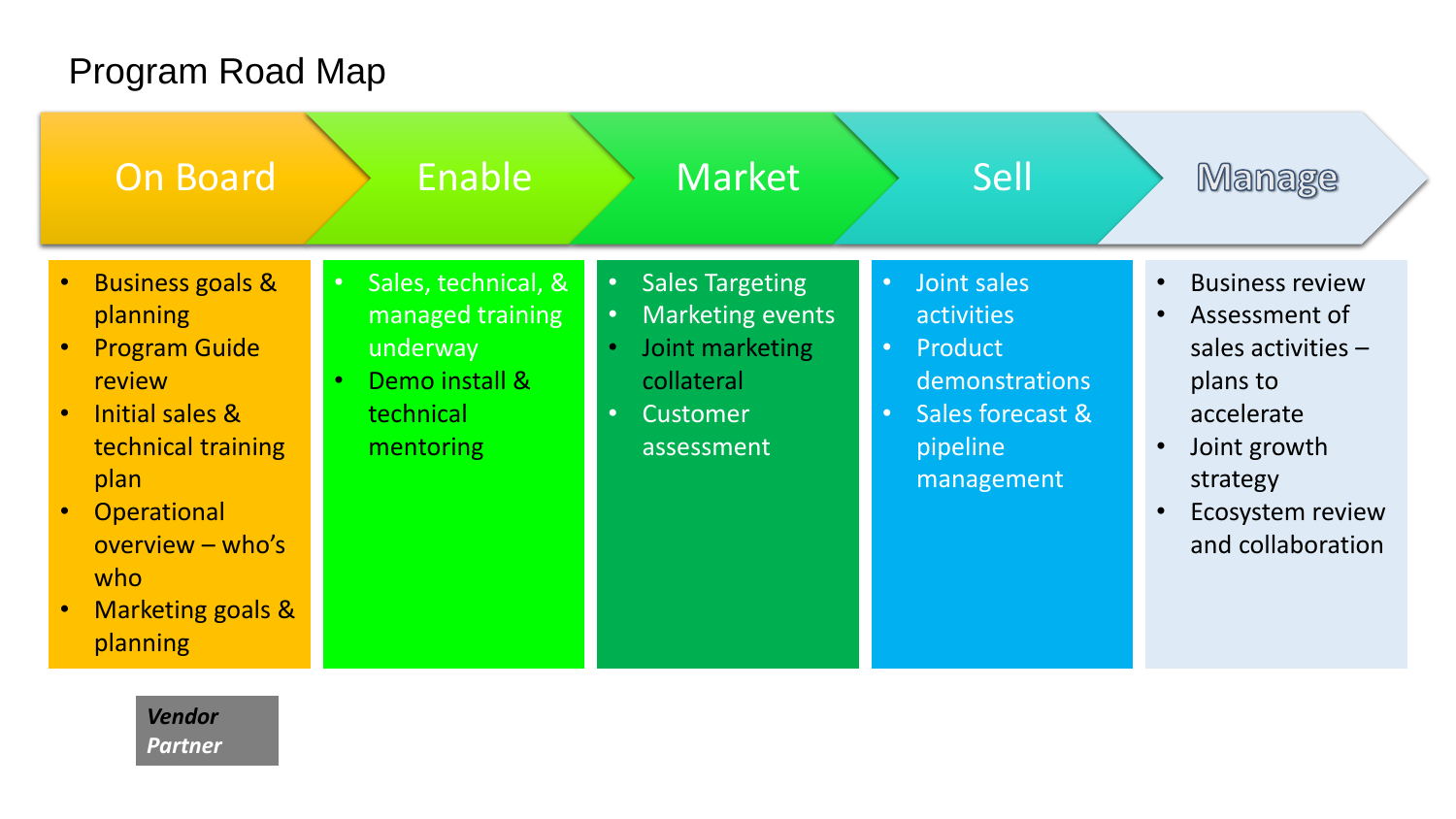*KPI's*

| <b>On Board</b>                                                                                      | Enable                                                                                                                                                                                                                                                          | Market                                                                                                                   | Sell                                                                                                                         | <b>Manage</b>                                                                                                                                                                                         |
|------------------------------------------------------------------------------------------------------|-----------------------------------------------------------------------------------------------------------------------------------------------------------------------------------------------------------------------------------------------------------------|--------------------------------------------------------------------------------------------------------------------------|------------------------------------------------------------------------------------------------------------------------------|-------------------------------------------------------------------------------------------------------------------------------------------------------------------------------------------------------|
| # of partners who<br>completed<br><b>MoneyTree</b><br>Goal: is 65<br>partners in<br><b>MoneyTree</b> | <b>Sales Training #</b><br>$\bullet$ .<br><b>Technical training</b><br>#<br>Demo units<br>$\bullet$<br>installed #<br>Goal: 60 sales<br>$\bullet$<br>reps certified<br>60 technical reps<br>$\bullet$<br>certified<br>60 demos<br>$\bullet$<br><i>installed</i> | # of marketing<br>$\bullet$<br>activities<br><b>Goal: 120</b><br>$\bullet$<br>marketing<br>activities (2 per<br>partner) | # of closed deals<br>$\bullet$<br><b>Goal: 300</b><br>$\bullet$<br>opportunities (50<br>partners at an<br>average of 6 each) | <b>Business review</b><br>$\bullet$<br>Assessment of<br>sales activities $-$<br>plans to<br>accelerate<br>Joint growth<br>$\bullet$<br>strategy<br>Ecosystem review<br>$\bullet$<br>and collaboration |
| <b>Vendor</b><br><b>Partner</b>                                                                      |                                                                                                                                                                                                                                                                 |                                                                                                                          |                                                                                                                              |                                                                                                                                                                                                       |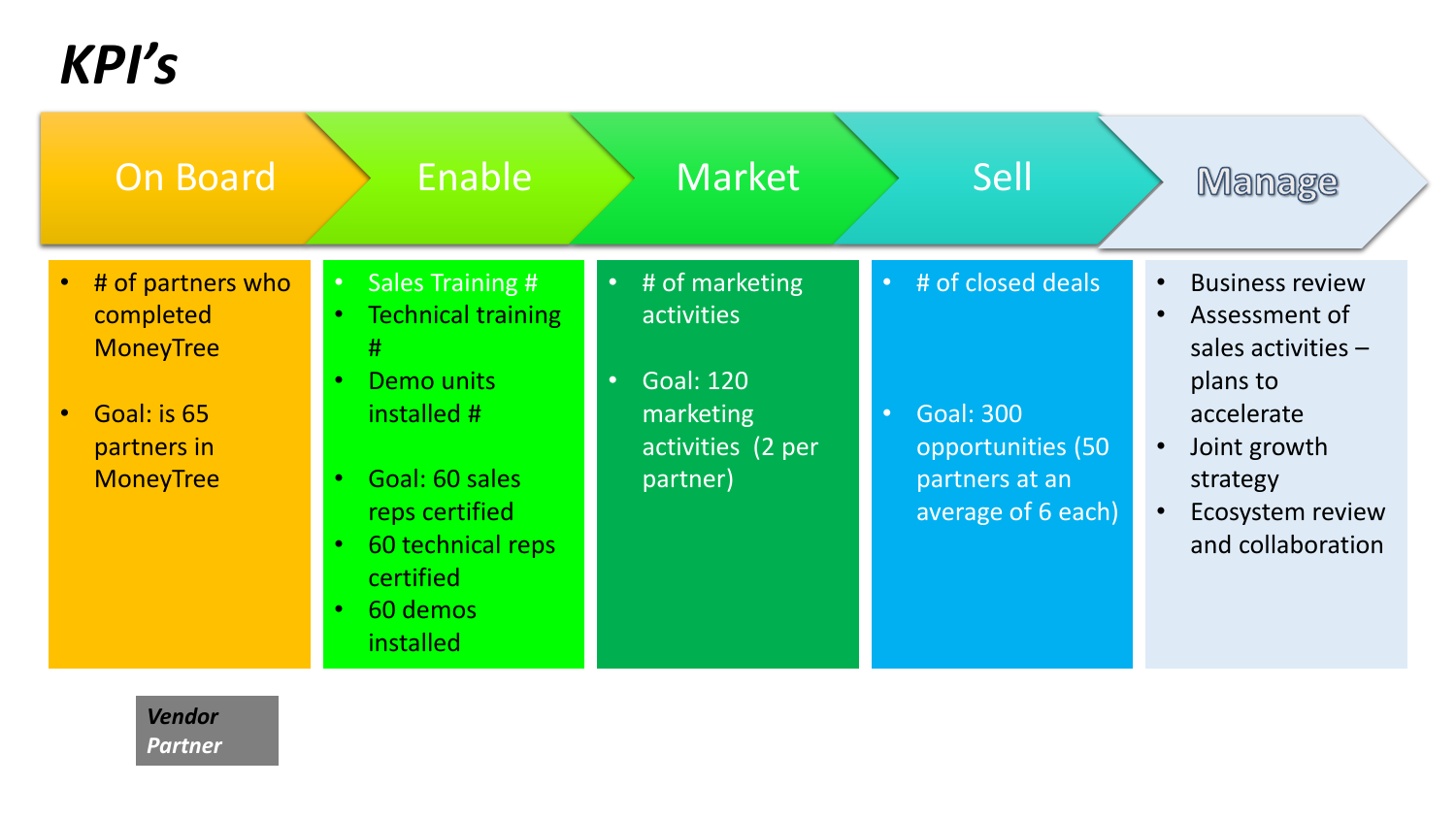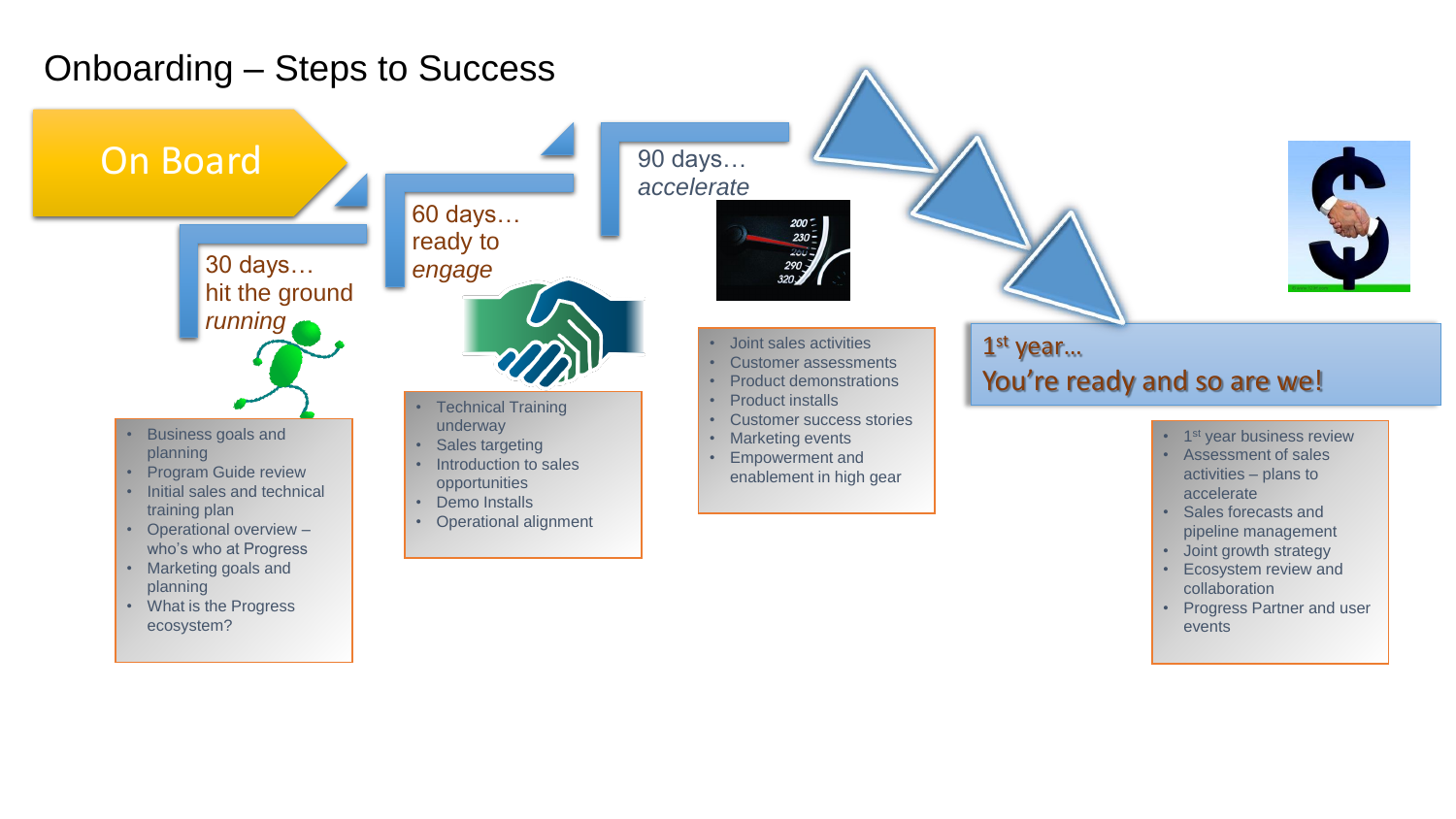## Partner enablement timeline

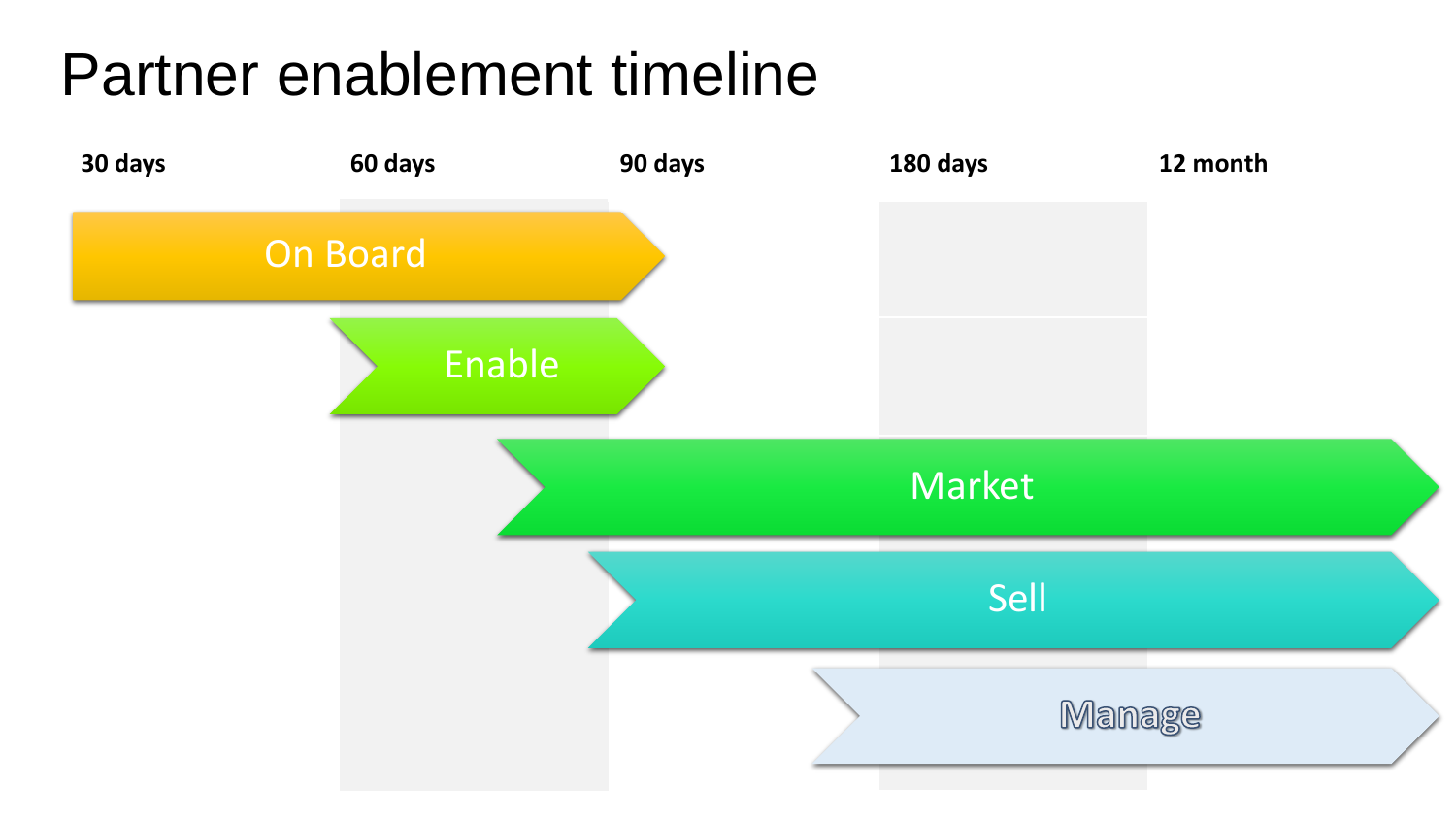### Investment

| <b>Number</b>  | waaana ka ka ahaan a waxa wax<br><b>Program Element</b> |      |       | <b>Program Element Cost/ Unit</b> |       |       | <b>Number of</b><br><b>Units</b>    | <b>Total Cost</b>  |                 |                                                 |
|----------------|---------------------------------------------------------|------|-------|-----------------------------------|-------|-------|-------------------------------------|--------------------|-----------------|-------------------------------------------------|
|                | Note: \$750K Maximum per Program Element                | \$5K | \$10K | \$15K                             | \$20k | \$25k |                                     |                    |                 | <b>Valid Range for</b><br>Number of Units Field |
| $\mathbf{1}$   | Incentives (OPEX only)                                  |      |       |                                   |       |       | 14                                  | \$350              | <b>MIN</b><br>1 | <b>MAX</b><br>30                                |
| $\overline{2}$ | Demand generation funds (Includes all MDF)              |      |       |                                   |       |       | 20                                  | \$400              | 1               | 37                                              |
| 3              | Program or other partner marketing excluding MDF        |      |       |                                   |       |       | 22                                  | \$440              | $\mathbf{1}$    | 37                                              |
| 4              | Infrastructure and operations (includes portal)         |      |       |                                   |       |       | 30 <sub>o</sub>                     | \$450              | 1               | 50                                              |
| 5              | <b>Education budget</b>                                 |      |       |                                   |       |       | 26                                  | \$260              | $\mathbf{1}$    | 75                                              |
| 6              | Other                                                   |      |       |                                   |       |       | 20                                  | \$100              | 1               | 150                                             |
|                |                                                         |      |       |                                   |       |       | USED <sup>'</sup><br><b>MAXIMUM</b> | \$2,000<br>\$2,000 |                 |                                                 |